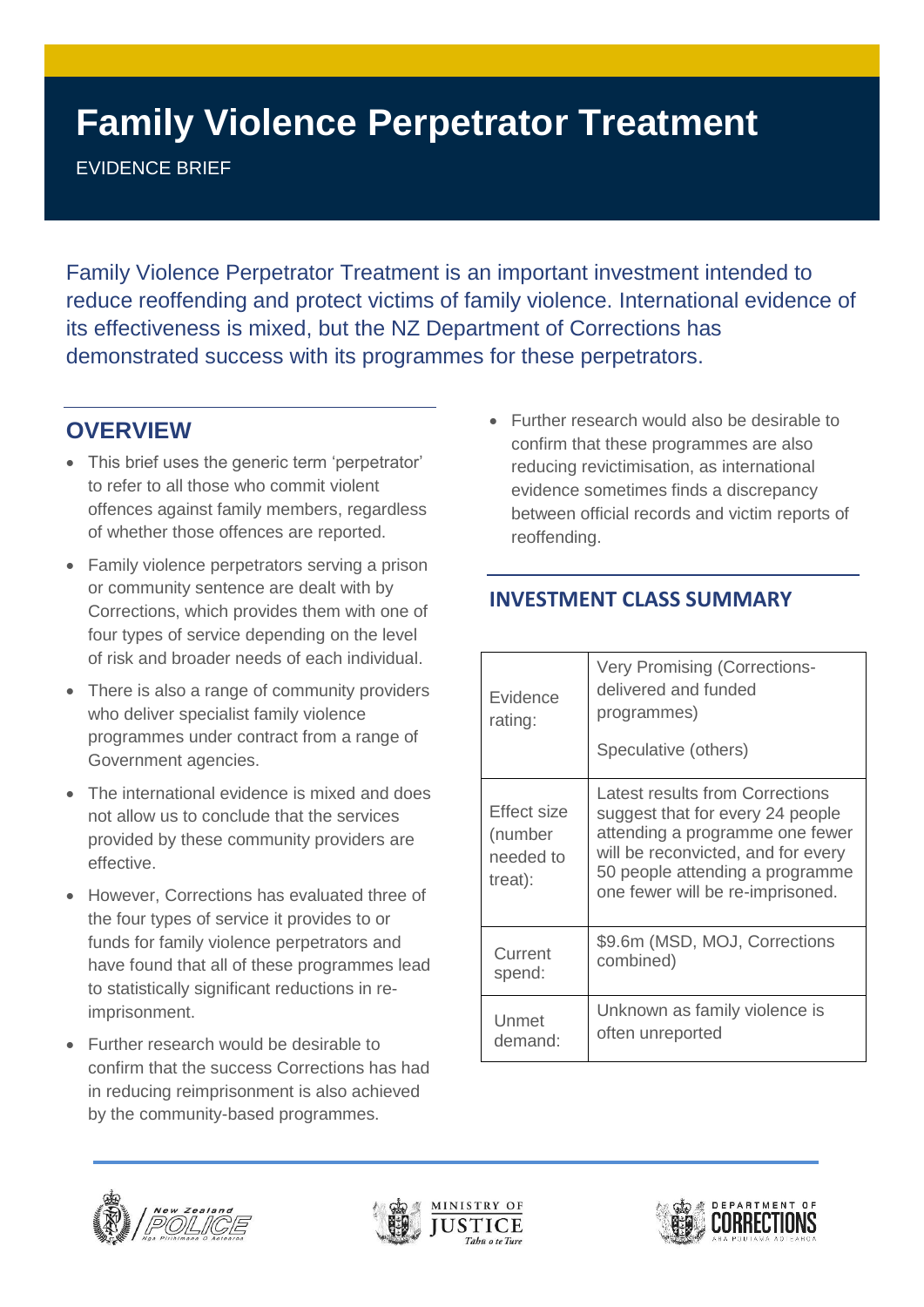### **DOES FAMILY VIOLENCE PERPETRATOR TREATMENT REDUCE CRIME?**

#### **International evidence**

In the international literature the evidence for the effectiveness of treatment for family violence perpetrators is mixed. For example, a substantial number of studies purport to show that family violence perpetrator treatment reduces reoffending, but other researchers raise concerns about the reliability of these findings because of fundamental methodological shortcomings.

The meta-analyses and systematic reviews provide different conclusions about the effectiveness of perpetrator treatment depending on how they treat these methodological problems and which studies they include (see appendix one for details).

Older reviews and studies are generally supportive of the effectiveness of these programmes, but not conclusively so. More recent meta-analyses are relatively less supportive.<sup>"</sup>

Meta-analyses also disagree on the magnitude of the effect of perpetrator treatment on reoffending. The estimates range from nonexistent or tinyiii through to substantial.<sup>iv</sup>

**Methodological problems:** Perhaps the largest methodological problem is that large differences typically emerge depending on whether reoffending is measured using victim reports or police records.

Only three of the seven meta-analyses examine separately police records and victim-reported outcomes. Of these, two found that programmes appear to be effective when looking at police records, whereas victim reports suggest the programmes are ineffective.<sup>v</sup>

The third meta-analysis finds the same effect size for both police- and victim-reported offending, and is the only one to find a significant effect using victim-reported measures of offending.<sup>vi</sup>

Of the other four meta-analyses, two failed to find that perpetrator treatment is effective despite collapsing victim reports and police records together.<sup>vii</sup>

These results leave the possibility that what appears to be a reduction in violence through official records may just be a reduction in victims' willingness to report offending after their partner has completed treatment, perhaps because they have lost faith in the ability of official processes to keep them safe.<sup>viii</sup>

Another important limitation to the evaluation of treatment programmes is that participants often fail to complete their treatment, and many evaluations compare treatment completers to drop-outs or no-shows. Both these factors make it difficult to untangle programme-effects from selection effects.

This potential bias is concerning because, as noted by Feder and others (2008, p15), *'...studies using men who were rejected from treatment or who rejected treatment were the only studies to consistently show a large, positive and significant effect on reducing reoffending.'*

These inconsistent findings are not limited to programmes delivered in the United States, where most research in this area has been conducted. Akoensi and others (2012) conducted a systematic review of family violence perpetrator programmes in Europe and were unable to conclude that these programmes are effective.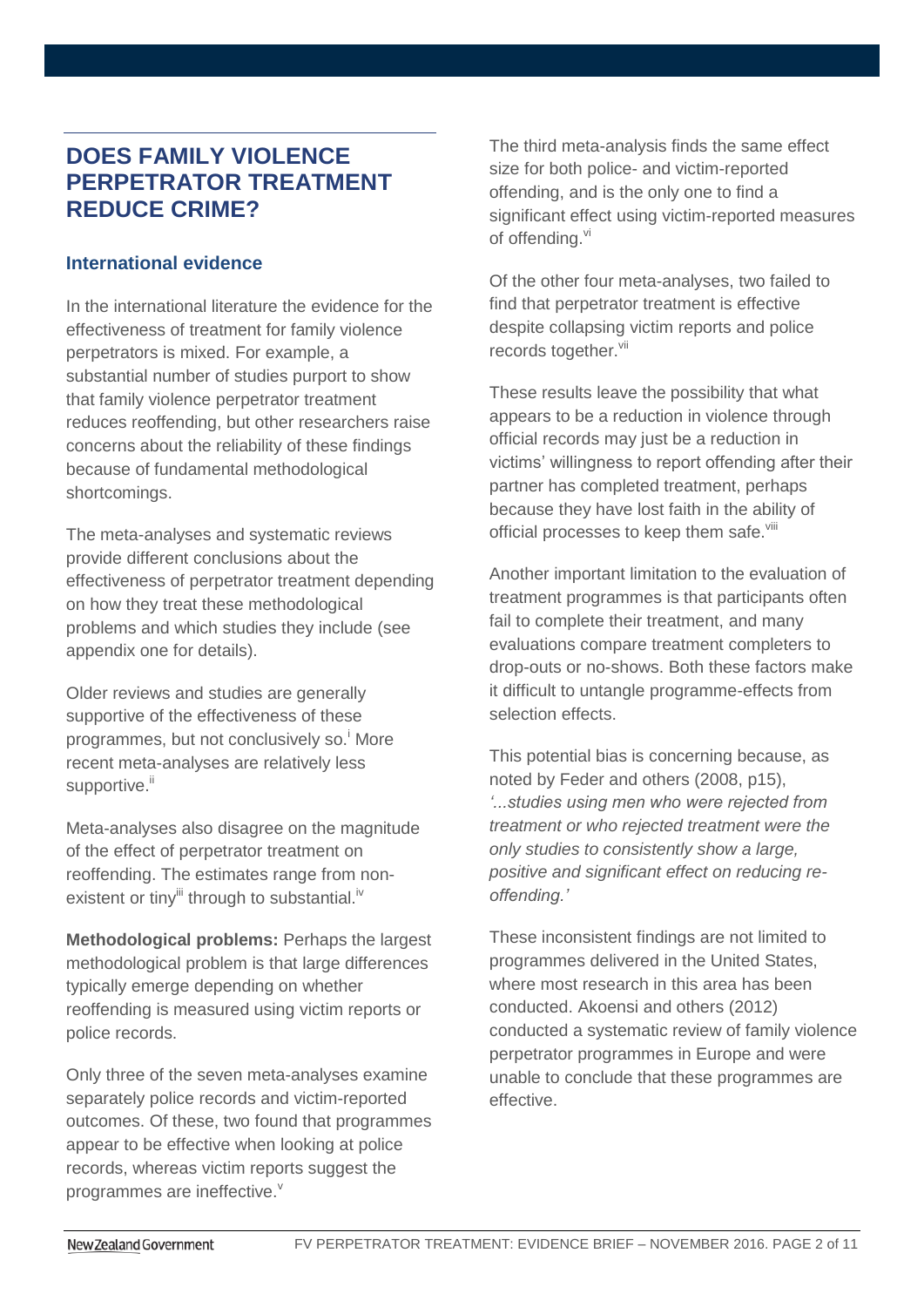#### **New Zealand Evidence**

The Department of Corrections refers offenders convicted for family violence offending to a range of rehabilitative options.

In prison, the highest-risk violent offenders serving longer (>24 months) sentences are likely to be placed in the Special Treatment Unit Rehabilitation Programme (STURP). This 9 month long programme is staffed by psychologists and delivers a high-intensity structured programme designed to remediate the range of personal characteristics of offenders that predispose them to violent offending. Results for this programme over the last six years have been excellent, with effect sizes amongst the highest recorded for any programme.

Corrections uses reduced rates of reconviction and re-imprisonment amongst participants in comparison to a matched control group as the primary measure of effectiveness.

| Year | <b>Percentage</b><br>point reduction<br>in<br>reimprisonment<br>in 12 months<br>(RQ) | <b>Offenders needing to</b><br>complete programme<br>to prevent one from<br>being reimprisoned<br>within 12 months |  |  |  |
|------|--------------------------------------------------------------------------------------|--------------------------------------------------------------------------------------------------------------------|--|--|--|
| 2010 | $5.7*$                                                                               | 18                                                                                                                 |  |  |  |
| 2011 | $7.2*$                                                                               | 14                                                                                                                 |  |  |  |
| 2012 | $12.9*$                                                                              | 8                                                                                                                  |  |  |  |
| 2013 | $11.9*$                                                                              | 8                                                                                                                  |  |  |  |
| 2014 | $9.2*$                                                                               | 11                                                                                                                 |  |  |  |
| 2015 | $12.3*$                                                                              | 8                                                                                                                  |  |  |  |

Prisoners and community-sentenced offenders with risk scores in the medium range are placed in the Medium Intensity Rehabilitation Programme, which is of shorter duration and lower intensity, but which also tends to produce reasonably good results (usually between  $4 - 8$ percentage point reductions in both reconviction and reimprisonment).

Corrections has also piloted a new family violence programme both in prisons and the community, which is designed for those with low to medium risk and serving shorter (prison) sentences. This programme has yet to be evaluated.

Corrections also funds places for communitybased offenders in specialist family violence programmes delivered by community organisations.

The results from evaluations of these community programmes are summarised in the following tables:

| Year | <b>Percentage</b><br>point reduction<br>in reconviction<br>in 12 months<br>(RQ) | <b>Offenders needing to</b><br>complete programme<br>to prevent one from<br>being reconvicted<br>within 12 months |  |  |
|------|---------------------------------------------------------------------------------|-------------------------------------------------------------------------------------------------------------------|--|--|
| 2008 | $6.0*$                                                                          | $17*$                                                                                                             |  |  |
| 2009 | $4.0*$                                                                          | $25*$                                                                                                             |  |  |
| 2010 | $7.0*$                                                                          | $14*$                                                                                                             |  |  |
| 2011 | 0.4                                                                             | 250                                                                                                               |  |  |
| 2012 | 1.0                                                                             | 100                                                                                                               |  |  |
| 2013 | 0.1                                                                             | 1000                                                                                                              |  |  |
| 2014 | $4.5*$                                                                          | $22*$                                                                                                             |  |  |
| 2015 | $4.2*$                                                                          | $24*$                                                                                                             |  |  |

| Year | <b>Percentage point</b><br>reduction in re-<br>imprisonment in<br>12 months (RQ) | <b>Offenders needing</b><br>to complete<br>programme to<br>prevent one from<br>being re-imprisoned<br>within 12 months |  |  |
|------|----------------------------------------------------------------------------------|------------------------------------------------------------------------------------------------------------------------|--|--|
| 2008 | 2.0                                                                              | 50                                                                                                                     |  |  |
| 2009 | 2.0                                                                              | 50                                                                                                                     |  |  |
| 2010 | 3.0                                                                              | 33                                                                                                                     |  |  |
| 2011 | 0.1                                                                              | 1000                                                                                                                   |  |  |
| 2012 |                                                                                  |                                                                                                                        |  |  |
| 2013 | $2.9*$                                                                           | $34*$                                                                                                                  |  |  |
| 2014 | $2.1*$                                                                           | 48*                                                                                                                    |  |  |
| 2015 | $2.1*$                                                                           | $48*$                                                                                                                  |  |  |

\* statistically significant

The tables show variable effectiveness over the years. However, over 2014 and 2015 there appears to have been a stabilising of effect. In both years the programme has led to a modest but statistically significant reduction in reoffending and re-imprisonment rates among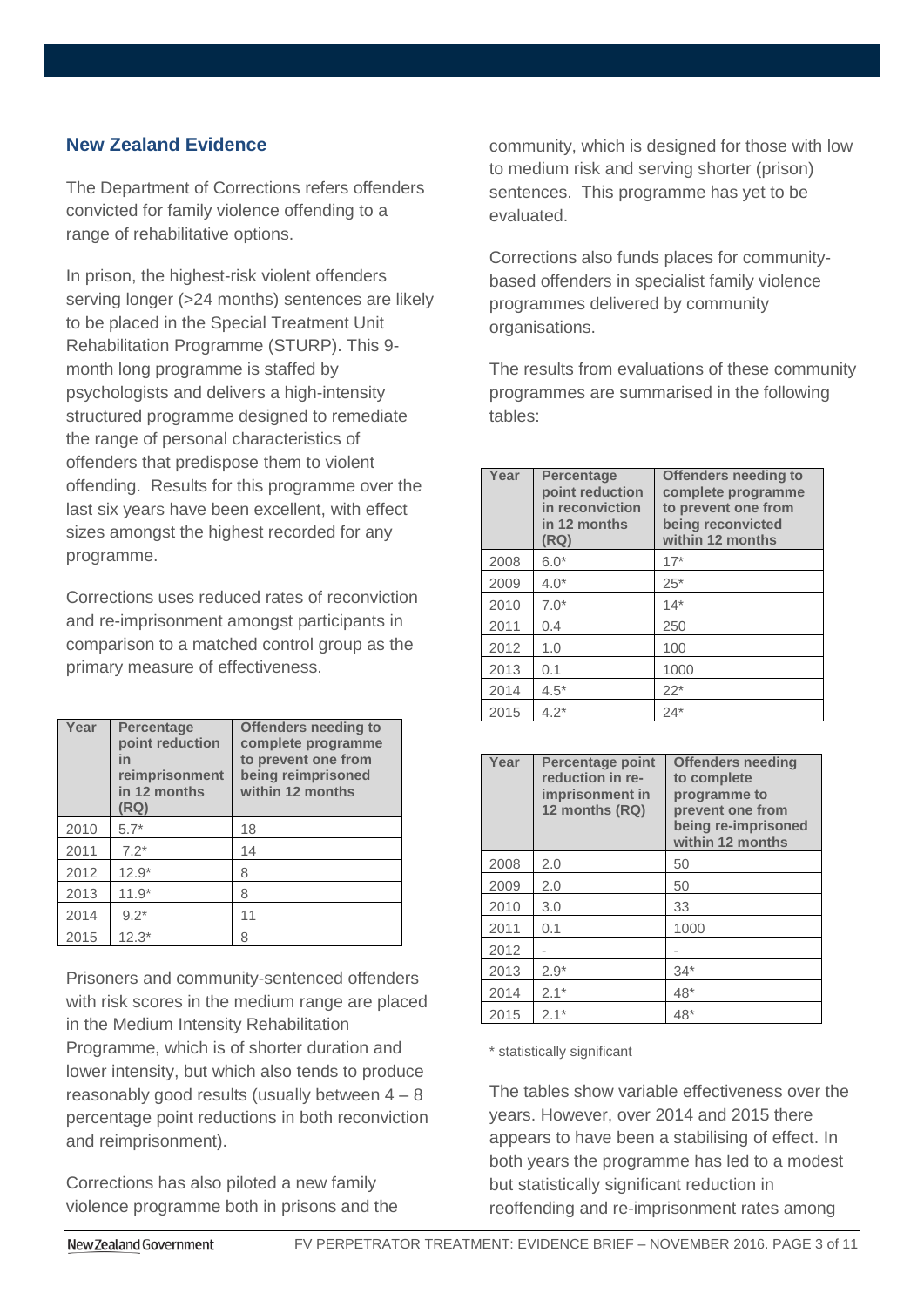those who attended dedicated non-violence programmes.

However, these results only focus on offending that results in conviction or imprisonment, not victim-reported offending. As noted in the international evidence above, this can create difficulties in interpretation given high levels of non-reporting of family violence.

Other than this annual Corrections evaluation, three New Zealand studies have looked at the effectiveness of specialist family violence programmes are provided by a range of community-based organisations that are funded by the Department of Corrections, the Ministry of Justice and the Ministry of Social Development.<sup>ix</sup>

All three studies used a pre-test-post-test design and showed that men were less likely to be violent after completing the programme.

While these appear encouraging results, these studies did not use a control group. As such, our ability to attribute the reduction in offending to the intervention is limited.

A further problem with these studies is the sample sizes used. McMaster and others (2000) started with 83 couples, reducing to 40 by the second follow-up, but Hetherington (2009) had only 17, and Lloyd-Pask and McMaster (1992) only 21. Small sample sizes reduce statistical power and make it more difficult to conclude that a programme has reduced reoffending.

#### **Summary of effectiveness**

Although the international evidence is mixed, Corrections has found some degree of success at reducing reoffending over the last three years with the community-based family violence programmes it funds. Corrections also has sound evidence for effectiveness with family violence offenders completing its core CBT programmes such as the STURP and the MRP.

As noted above, Corrections has led a process recently to redesign and update this type of programmes to ensure a more consistent and evidence-based approach, which should further increase their effectiveness at reducing reoffending.

However, given the mixed international research, the general effectiveness of family violence treatment cannot be assumed. Given the international findings that effectiveness can differ depending on whether official or victimreported offending is used as the outcome measure, expanding the existing Corrections evaluation to include victim reports would seem an important next step.

Further investment in this area needs to be preceded by further investment in programme development, either using the existing programmes as a base or designing new programmes, as well as rigorous outcome evaluation using a range of measures. This evaluation process is well underway for these programmes in relation to the participants which Corrections funds, but adequate evaluation of outcomes for clients referred to these programmes by the Ministries of Justice and Social Development has yet to occur.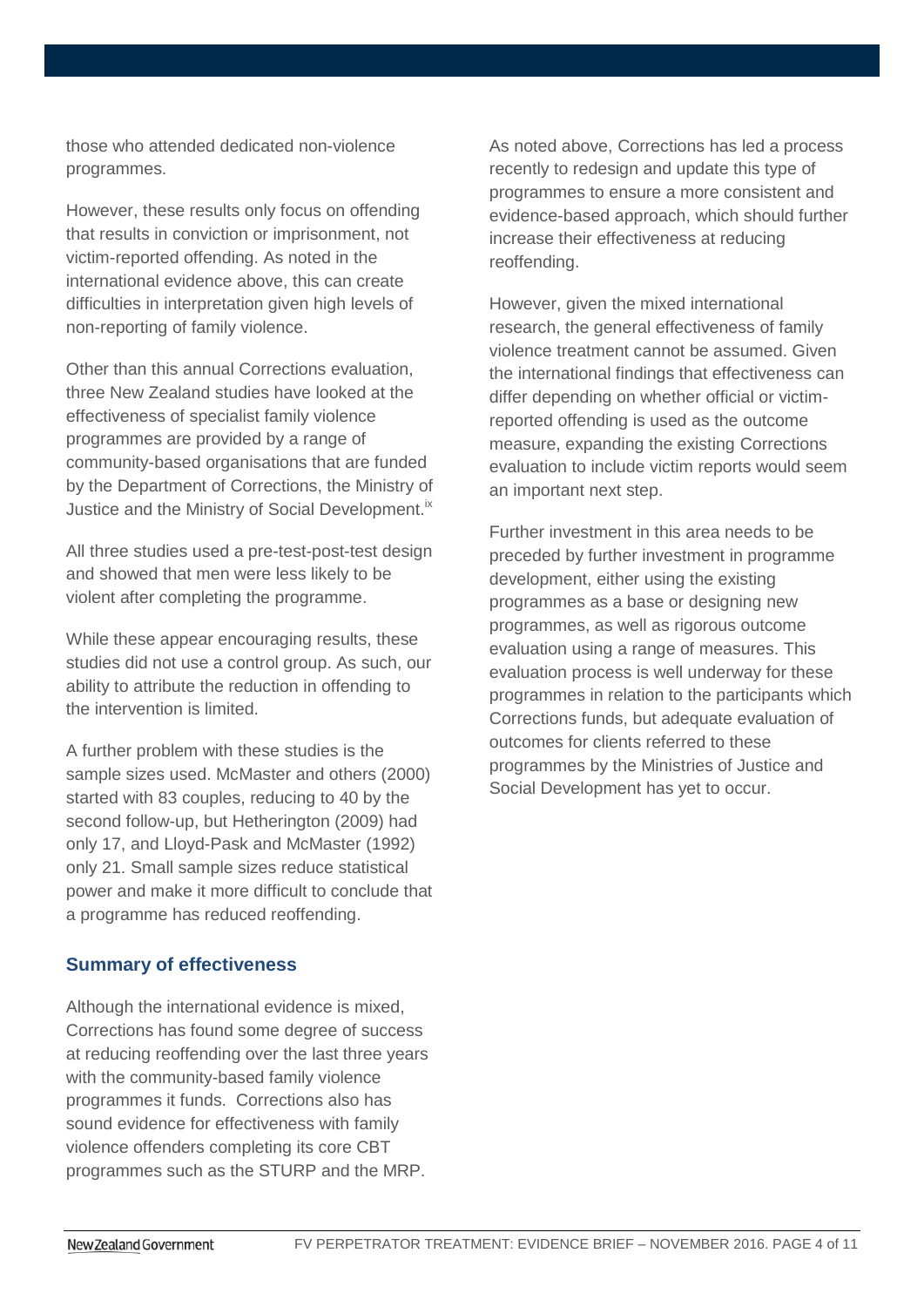### **WHAT MAKES FAMILY VIOLENCE PERPETRATOR TREATMENT EFFECTIVE?**

Given the inconsistency of results, the research base does not conclusively show which types of perpetrators are most likely to benefit from programmes, or what features of a programme design would make it more likely to reduce reoffending.

One central argument in the literature is which theory of behavioural change the programmes should adopt: the feminist theory or the psychological theory.

**Feminist Theory:** Many family violence programmes were originally based on the Family Abuse Intervention Project Programme, originally designed in the early 1980s in Duluth, Minnesota.<sup>x</sup>

The Duluth approach, as it is known, is a psycho-educational model based on feminist analysis. Treatment of perpetrators under this approach focuses on teaching them about the power and control elements within male-female relationships that can contribute to family violence.

Treatment of perpetrators is only one part of the Duluth approach, which also focuses on changing societal attitudes towards women.

When first introduced in the 1980s, programmes in New Zealand were explicitly modelled on the Duluth approach.<sup>xi</sup>

**Psychological theory:** Internationally and in New Zealand, the Duluth model has been modified to incorporate elements of cognitivebehavioural therapy, which considers family violence to be a learned behaviour that can be modified.

While programmes generally can be classed as either Duluth or cognitive-behavioural therapy, in practice programmes are diverse, and often include components of both philosophies.<sup>xii</sup>

Despite the vigorous theoretical debate about the relative merits of feminist- or psychologyderived treatments, the type of intervention model does not seem to change the result. Duluth, cognitive-behavioural therapy and other treatment types demonstrate similar effect sizes xiii

Miller and others (2013) found that non-Duluth treatments tend to reduce reoffending. But these alternative programmes are diverse, including couples and relationship therapy, as well as combined alcohol/family violence treatment and cognitive-behavioural therapy. This limits our ability to interpret Miller and others' (2013) finding.

For a good overview of the detailed research into practice models, see the recent work by Morrison and others (2015).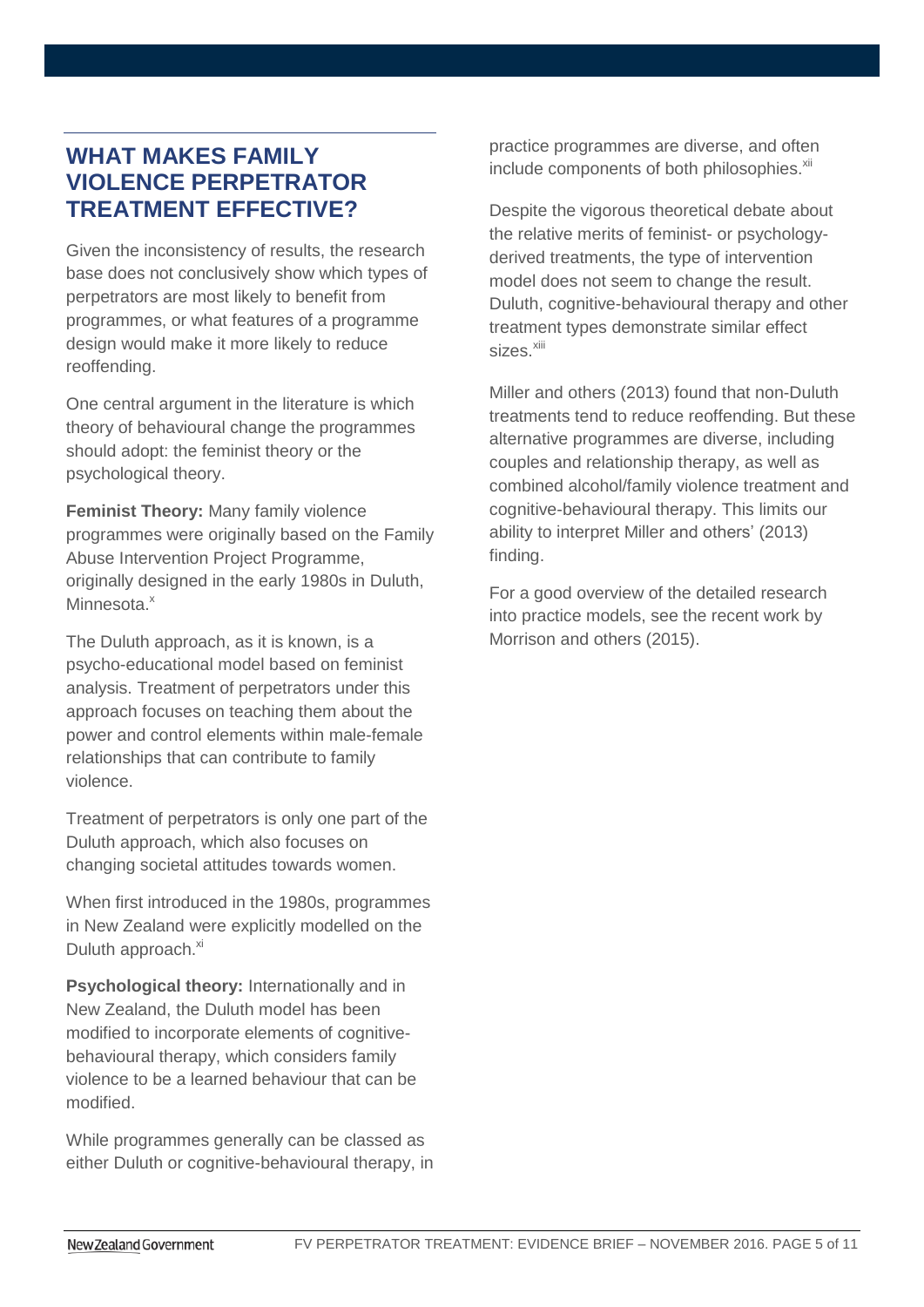# **BROADER CONSIDERATIONS**

**Supporting Desistance:** Although repeat offending and repeat victimisation are both common for family violence, perpetrators can and do desist, sometimes without intervention. Understanding the processes underlying desistance can help support the design of programmes.

This literature is summarised in a recent Corrections literature review. Key factors associated with desistance include:

- involvement in situational couple violence rather than coercive controlling violence
- having little or no offending history
- changing partners
- access to pro-social networks and ongoing support
- having a sense of hope and the ability to forge a positive non-violent identity in the context of intimate and broader familial relationships.<sup>xiv</sup>

Supporting desistance can be aided by adherence to the well-evidenced principles of Risk, Need and Responsivity.<sup>xv</sup> These principles are widely used in offender rehabilitation. The most effective rehabilitation programmes appropriately match an offender to a programme based on their likelihood of reoffending (risk), target changeable risk factors (need) and the learning style of the offender (responsivity).

**Systematic social response:** The designers of the Duluth model emphasised the importance of a coherent social response to family violence, of which perpetrator treatment is just one part.

For example, Robertson (1999) argued for compulsory treatment as a way for society to condemn offending, and to not offer treatment as a 'choice' to the perpetrator.

From this perspective, it may be less important that the programmes in themselves deliver

results, if they help deliver a consistent message that family violence is unacceptable and is associated with clear and meaningful consequences. However, we did not encounter any research to assess the effectiveness of a system-wide response.

**Alternative approaches:** While it is beyond the scope of this brief to provide a comprehensive assessment of the various approaches to preventing family violence, we note briefly that there is emerging evidence for the effectiveness of alternative approaches. A brief overview of research examining some of these alternative approaches is provided below.

Kilmer and others (2013) illustrated that an enforced abstinence programme for repeat drink-drivers also reduced the number of family violence arrests by 9%.

Easton and others (2007) and Stuart and others (2003) similarly found that providing substance abuse treatment for alcohol-dependent family violence perpetrators can reduce violent recidivism.

We cannot conclude that this approach is effective on the basis of two studies, one of which used a pre-test-post-test research design, but these findings suggest that this is a promising area for further development.

There is also evidence from a recent metaanalysis that victim-centred programmes can be effective at reducing re-victimisation, as well as improving other markers of well-being.<sup>xvi</sup>

At the same time, we note that some other approaches have not yet demonstrated success. For example, Davis and others (2008) found in a meta-analysis that the brief intervention for victims known as 'second responder programmes' does not tend to reduce the likelihood of re-victimisation.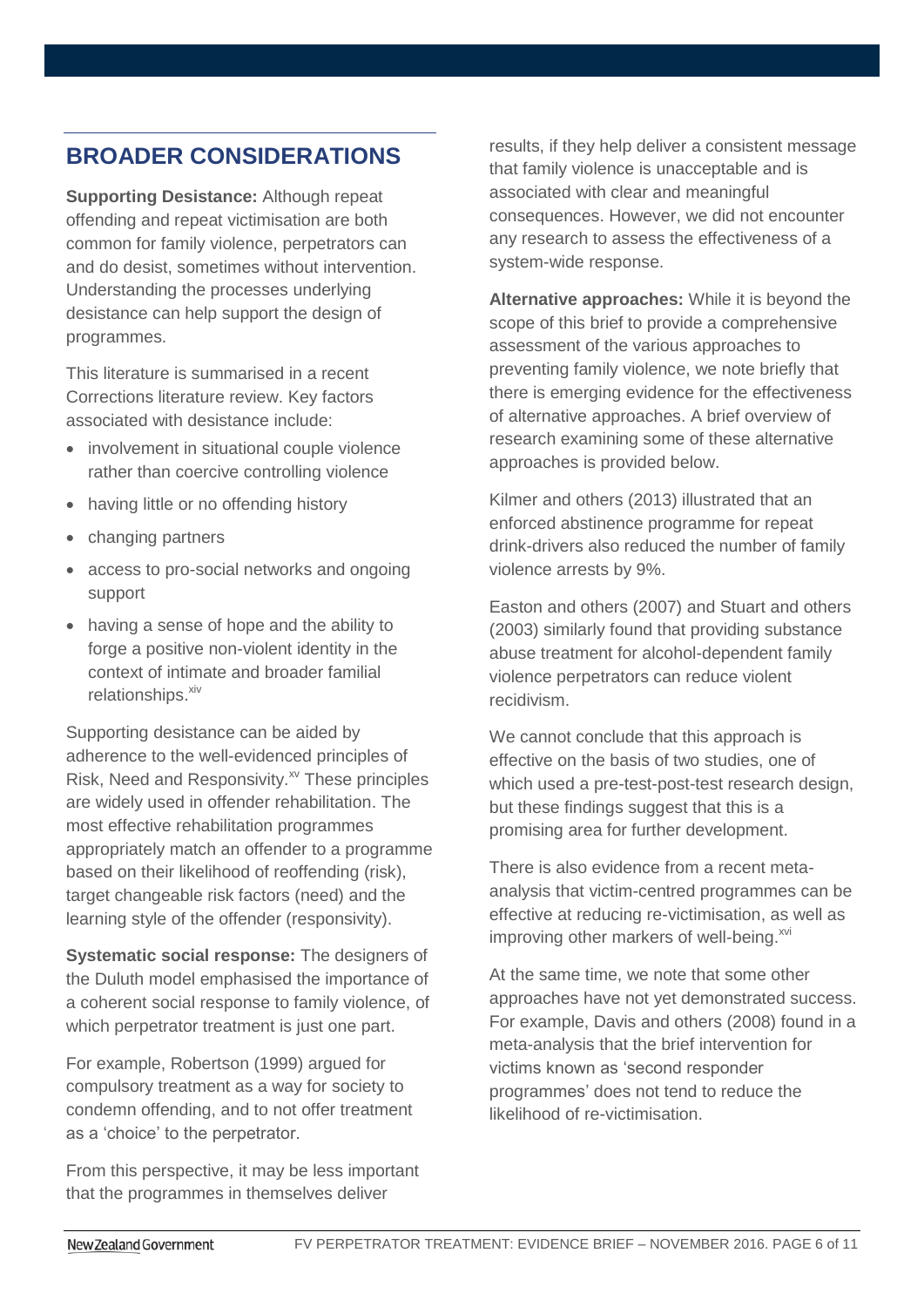# **CURRENT INVESTMENT IN NEW ZEALAND**

Family violence perpetrator programmes are primarily delivered by non-government organisations. These organisations are funded by the Ministry of Justice, Ministry of Social Development and Department of Corrections.

The Ministry of Justice funding relates to services provided either after the Family Court orders a respondent to attend under the Domestic Violence Act 1995, or during a presentence remand in the criminal court for a family violence related offence where attendance at a programme is requested.

The aim of these programmes funded by the Ministry of Justice is to both reduce reoffending and reduce harm.

Attendance mandated through the family court is supported by legislation. However, provision of programmes in the criminal jurisdiction has been introduced in 2008 primarily as a component of the Judiciary-led Family Violence Courts initiative.

The current appropriation for these services is about \$5.5m for referrals coming from both the family and criminal courts. The Ministry of Justice also funds safety programmes for adult victims and children. The Ministry contracts with 101 providers to deliver these programmes.

Reforms to the Domestic Violence Act came into effect on 1 October 2014. These reforms changed the structure and delivery of programmes and introduced a requirement for a respondent to attend for an assessment and non violence programme.

This new approach allows for programmes to be tailored to address the assessed risk and need of the individual – a tiered approach based on risk, need and responsivity principles.

In 2014/15, there were 4944 referrals from the family and district courts.

In addition, providers report that they also accept many referrals that have not been initiated through the court process and for which they receive no funding.

The Ministry of Social Development provides contributory funding to 37 providers of services for non-mandated adult and youth perpetrators of family violence (both male and female) to address their violent behaviour. The number of self-referrals has increased following the successful "It's not OK" campaign. Current expenditure is estimated to be approximately \$1.41m.

The Department of Corrections purchases nonviolence programmes as a component of community sentences for perpetrators convicted of family violence in the criminal court.

Corrections' current spend is about \$3.3m on these specialist community-based family violence programmes, with about 2,000 offenders starting one of these programmes each year.

Those of medium- or high-risk of reoffending are offered mainstream general rehabilitation programmes or individualised treatment with Corrections psychologists. These programmes are covered in a separate evidence brief on Cognitive-Behavioural Therapy.

Corrections has also developed and implemented a specialist family violence programme that it delivers itself.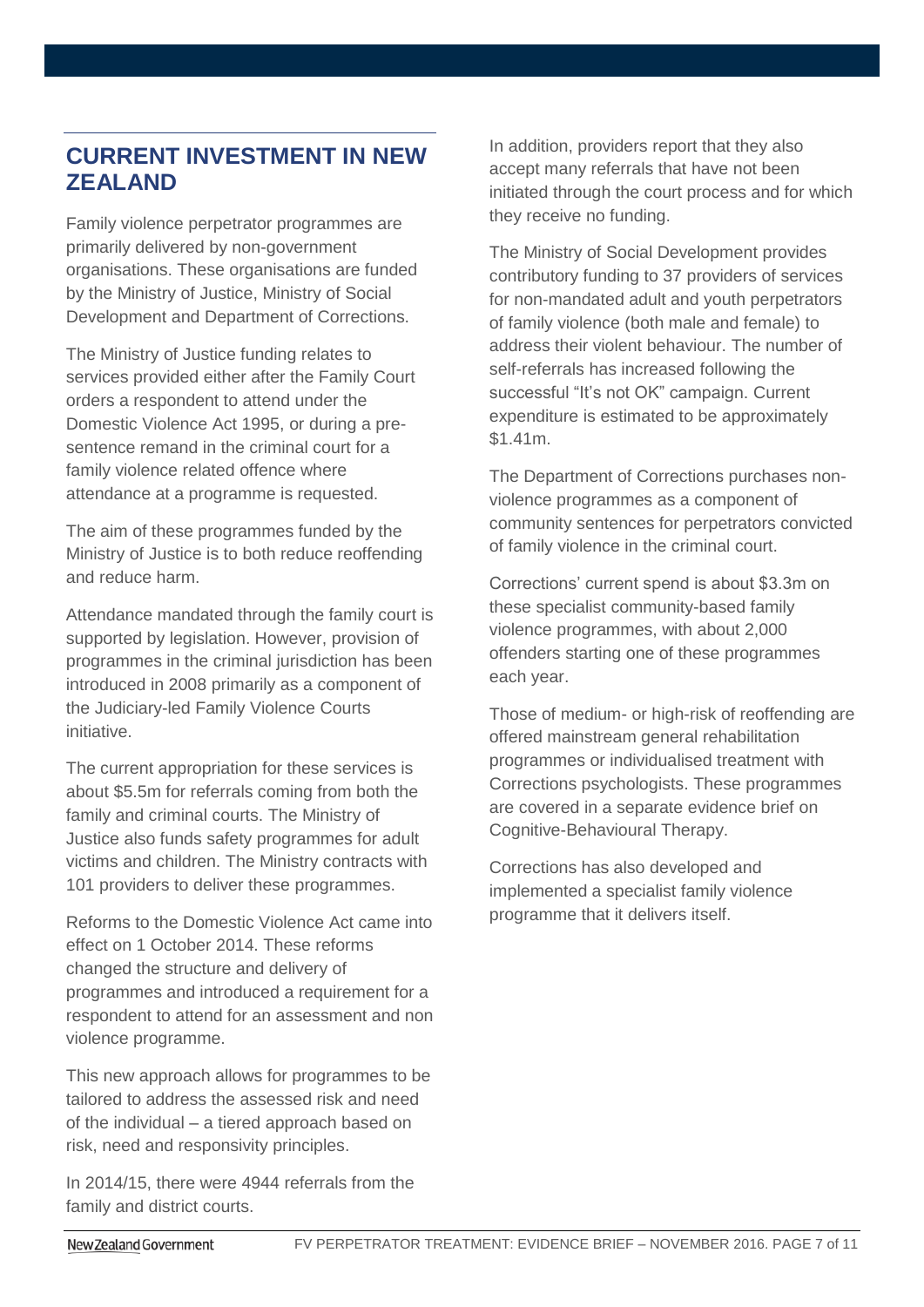# **EVIDENCE RATING AND RECOMMENDATIONS**

Each evidence brief provides an evidence rating between Poor and Very Strong. According to the standard criteria for all evidence briefs<sup>1</sup>, the appropriate evidence rating for family violence perpetrator treatment is Very Promising for the Corrections programmes, but Speculative for other programmes.

| Poor                            | Robust evidence that investment<br>does not reduce crime or increases<br>crime           |
|---------------------------------|------------------------------------------------------------------------------------------|
| <b>Speculative</b>              | Little or conflicting evidence that<br>investment can reduce crime                       |
| Fair                            | Some evidence that investment can<br>reduce crime                                        |
| <b>Very</b><br><b>Promising</b> | Robust international or local evidence<br>that investment tends to reduce crime          |
| Strong                          | Robust international and local<br>evidence that investment tends to<br>reduce crime      |
| Very Strong                     | Very robust international and local<br>evidence that investment tends to<br>reduce crime |

According to the standard interpretation this rating means that, for the Corrections programmes:

- there is robust international or local evidence that investment tends to reduce crime
- investment may well reduce crime if implemented well
- further evaluation is desirable to confirm the investment is reducing crime, and to support fine-tuning of the investment design.

This result is encouraging, given the serious problems with family violence in New Zealand. Nonetheless, more remains to be done to continue improving these programmes, and the effectiveness of the Justice- and Social Development-funded programmes is still unknown.

For the Justice and Social Development programmes, the standard interpretation of the evidence rating is that:

- there is little or conflicting evidence that the investment can reduce crime
- it is highly uncertain whether the investment will generate return even if implemented well
- the investment type is primarily suited to trial approaches with a strong research and development focus
- full rollout should be subiect to high-quality evaluation to ensure investment is reducing crime, and to deliver insights into detailed service design questions.

**First edition completed:** January 2014

**Second edition completed:** November 2016

**Primary author:** Tim Hughes, Sector Group, Ministry of Justice

 $\overline{a}$ <sup>1</sup>Available at [http://www.justice.govt.nz/justice-sector](http://www.justice.govt.nz/justice-sector-policy/key-initiatives/investment-approach-to-justice/what-works-to-reduce-crime/#methodology)[policy/key-initiatives/investment-approach-to](http://www.justice.govt.nz/justice-sector-policy/key-initiatives/investment-approach-to-justice/what-works-to-reduce-crime/#methodology)[justice/what-works-to-reduce-crime/#methodology](http://www.justice.govt.nz/justice-sector-policy/key-initiatives/investment-approach-to-justice/what-works-to-reduce-crime/#methodology)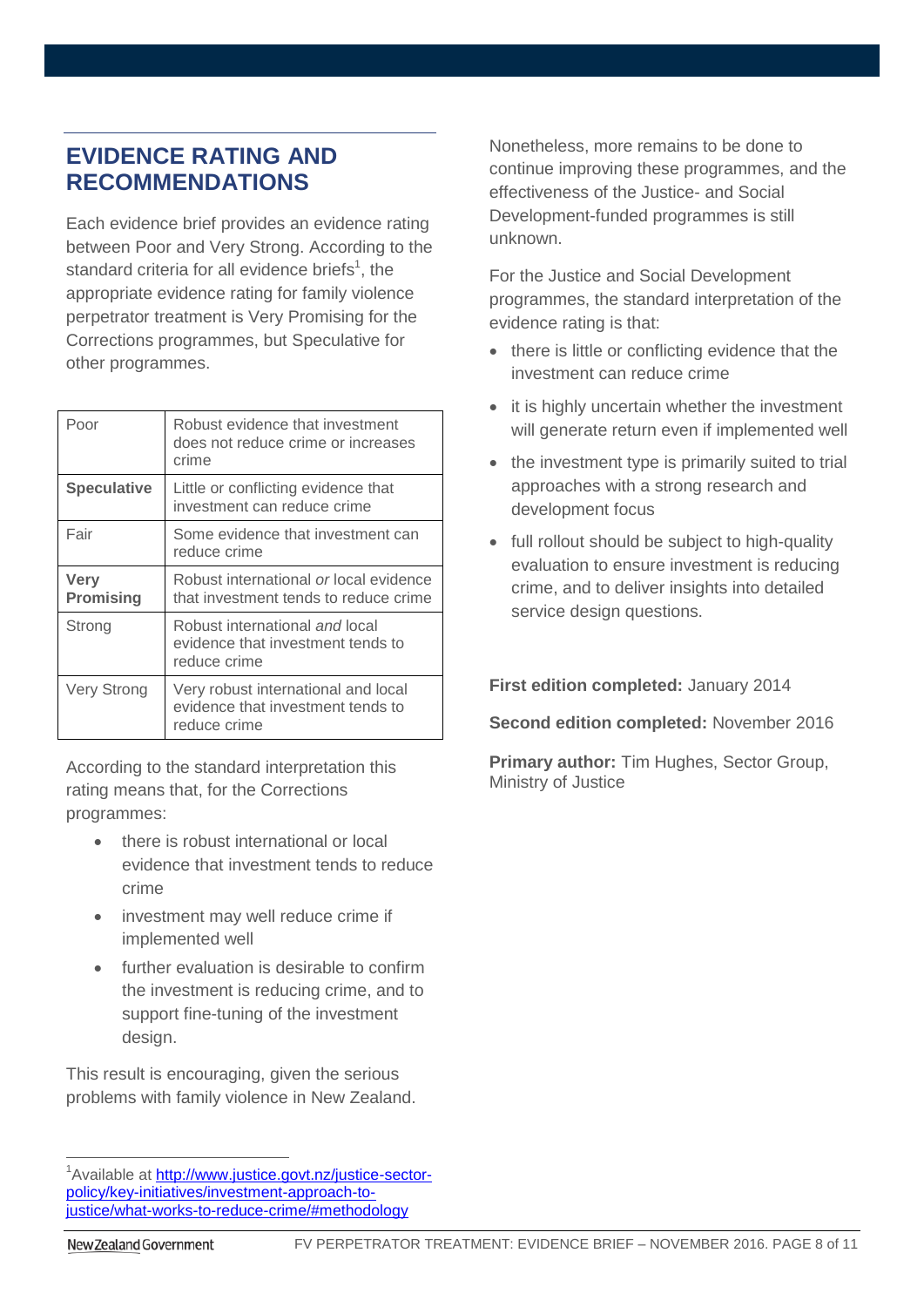### **FIND OUT MORE**

#### **Go to the website**

[http://www.justice.govt.nz/justice-sector](http://www.justice.govt.nz/justice-sector-policy/key-initiatives/investment-approach-to-justice/)[policy/key-initiatives/investment-approach-to](http://www.justice.govt.nz/justice-sector-policy/key-initiatives/investment-approach-to-justice/)[justice/](http://www.justice.govt.nz/justice-sector-policy/key-initiatives/investment-approach-to-justice/)

#### **Email**

[investmentapproach@justice.govt.nz](mailto:investmentapproach@justice.govt.nz)

#### **Recommended reading**

Arias, E., Arce, R. & Vilarino, M. (2013). Batterer intervention programmes: a meta-analytic review of effectiveness. *Psychosocial Intervention*, 22(2).

Feder, L., Wilson, D. & Austin, S. (2008). Courtmandated interventions for individuals convicted of family violence. *Campbell Systematic Reviews*, 2008(12).

Stover, C., Meadows, A. & Kaufman, J. (2009). Interventions for intimate partner violence: review and implications for evidence-based practice. *Professional Psychology: Research and Practice*, 40(3).

Morrison, B., Bevan, M., Tamaki, M., Patel, V., Goodall, W., Thomson, P. & Jurke, A. (2015). *Bringing perpetrators into focus: A brief assessment of international and New Zealand evidence on effective responses to family violence perpetrators*. Wellington: Department of Corrections.

#### **Citations**

 $\overline{a}$ 

- <sup>ix</sup> Lloyd-Pask and McMaster 1992, McMaster et al 2000 and Hetherington 2009
- x Slabber 2012

 $\overline{a}$ 

- xi McMaster et al 2003
- xii Slabber 2012
- $\frac{x}{10}$  Babcock et al (2004) and Arias et al (2013)
- Morrison et al 2015
- xv Slabber 2012, Day et al 2009, Andrews and Bonta 2010 xvi Hackett et al 2015

i Davis and Taylor 1999, Babcock et al 2004 and MacKenzie 2006 ii Feder et al 2008, Smedslund et al 2011, Miller et al 2013 and

Arias et al 2013

Miller et al 2013

iv MacKenzie 2006

v Arias et al 2013 and Feder et al 2008

vi Babcock et al 2004

vii Smedslund et al 2011 and Miller et al 2013

viii Feder et al 2008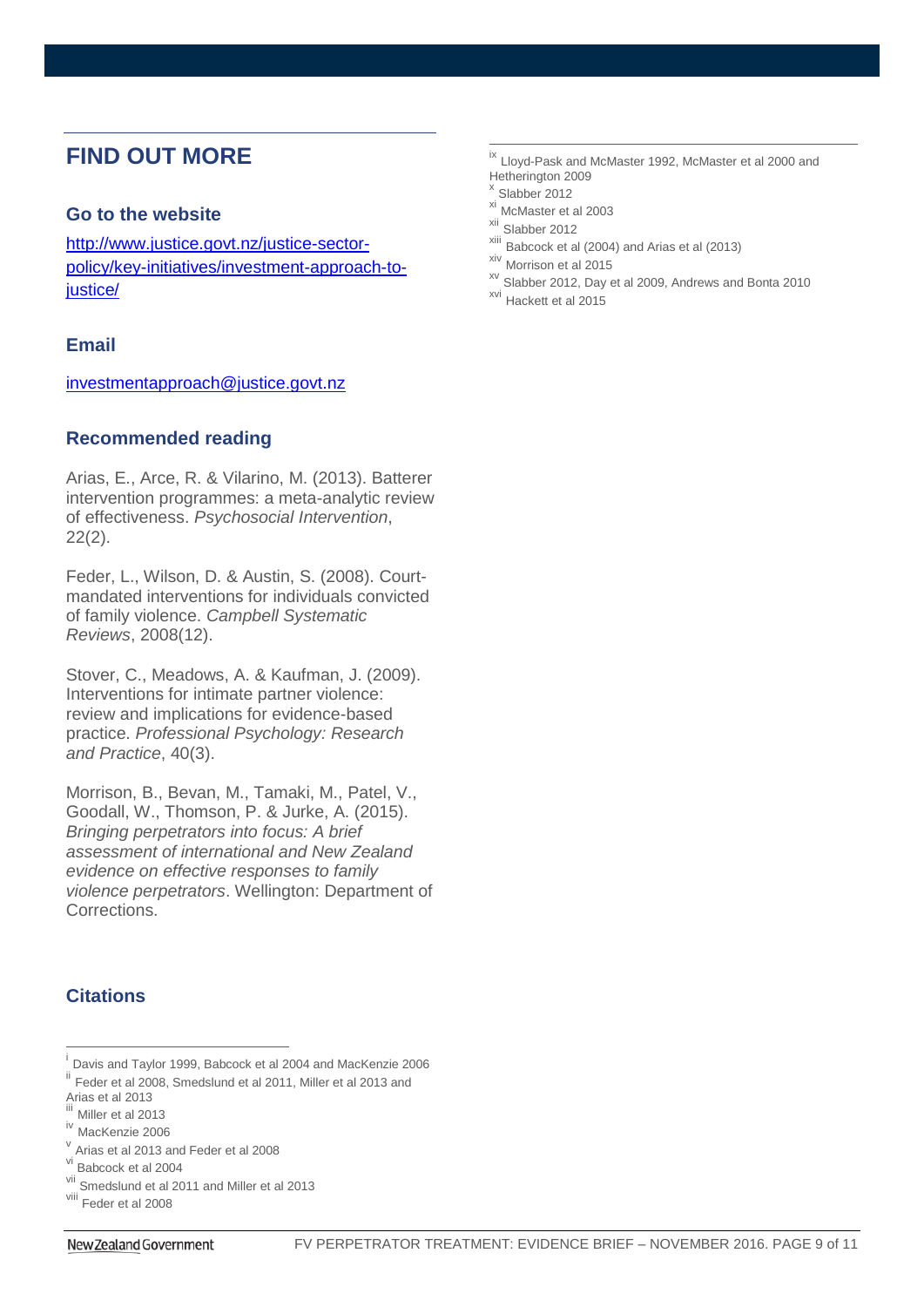#### REFERENCES

Akoensi, T., Koehler, J., Losel, F. & Humphrey, D. (2012). Family violence perpetrator programs in Europe, part 2: a systematic review of the state of evidence. *International Journal of Offender Therapy and Comparative Criminology*, 57(10).

Andrews, D. & Bonta, J. (2010). *The Psychology of Criminal Conduct, fifth edition*. Matthew Bender and Company.

Arias, E., Arce, R. & Vilarino, M. (2013). Batterer intervention programmes: a meta-analytic review of effectiveness. *Psychosocial Intervention*, 22(2).

Babcock, J., Green, C. & Robie, C. (2004). Does batterers' treatment work? A meta-analytic review of family violence treatment. *Clinical Psychology Review*, 23(8).

Banks, J., Kini, S. & Babcock, J. (2013). Interventions that work to stop intimate partner violence. In Craig et al (eds). *What Works in Offender Rehabilitation: An evidence-based approach to assessment and treatment*. Wiley-Blackwell.

Baker, G. (2010). *What makes offender programmes effective?*  Wellington, New Zealand: Catholic Social Services.

Brooks, O., Burman, M., Lombard, N., McIvor, G., Stevenson-Hastings, L. & Kyle, D. (2014). *Violence against women: effective interventions and practices with perpetrators*. Scottish Centre for Crime and Justice Research.

Craig, L., Dixon, L. & Gannon, T. (2013). *What Works in Offender Rehabilitation: An evidence-based approach to assessment and treatment.* Wiley-Blackwell.

Davis, R. & Taylor, B. (1999). Does batterer treatment reduce violence? A synthesis of the literature. *Women and Criminal Justice*, 10(2).

Davis, R. & Weisburd, D. (2008). Effects of second responder programs on reported family abuse. *Campbell Systematic Reviews*, 2008(15).

Day, A., Chung, D. & O'Leary, P. (2009). Programs for men who perpetrate family violence: An examination of the issues underlying effectiveness of intervention programs. *Journal of Family Violence* 24: 203–212.

Easton, C., Mandel, D., Hunkele, K., Nich, C., Rounsaville, B. & Carroll, K. (2007). A cognitive-behavioral therapy for alcoholdependent family violence offenders: an integrated substance abuse-family violence treatment approach (SADV). *American Journal on Addictions*, 16(1).

Farrington, D., Gottfredson, D., Sherman, L. & Welsh, B. (2002). The Maryland Scientific Methods Scale. In Sherman, L., Farrington, D., Welsh, B. & Mackenzie, D. (eds). *Evidence-Based Crime Prevention*. New York: Routledge.

Feder, L., Wilson, D. & Austin, S. (2008). Court-mandated interventions for individuals convicted of family violence. *Campbell Systematic Reviews*, 2008(12).

Gondolf, E. (2012). *The Future of Batterer Programs: Reassessing Evidence-Based Practice*. Northeastern.

Grealy, C. & Wallace, A. (2012). *Literature Review on Domestic Violence Perpetrators*. Melbourne: Urbis.

Hackett, S., McWhirter, P. & Lesher, S. (2015). The therapeutic efficacy of domestic violence victim interventions. *Trauma, Violence and Abuse*, 1(10).

Hetherington, S. (2009). *Evaluation of a community based programme for male perpetrators of intimate partner violence*. (Unpublished master's thesis). Massey University, Albany, New Zealand. Retrieved from http://hdl.handle.net/10179/1361

Kilmer, B., Nicosia, N., Heaton, P. & Midgette, G. (2013). Efficacy of Frequent Monitoring with Swift, Certain and Moderate Sanctions for Violations: Insights from South Dakota's 24/7 Sobriety Project. *American Journal of Public Health*, 103(1).

Levesque, D. & Gelles, R. (1998). *Does treatment reduce recidivism in men who batter: A meta-analytic evaluation of treatment outcome*. Paper presented at the Program Evaluation and Family Violence Research: An International Conference: Durham, NH .

Lloyd-Pask, J., & McMaster, K. (1992). What changes as a result of participation in a stopping violence programme? Wellington, *New Zealand: New Zealand Family Violence Co-ordinating Committee*.

MacKenzie, D. (2006). *What Works in Corrections, ch. 6: Family Violence Offenders*. Cambridge University Press.

McMaster, K., & Wells, A. (2003). *Innovative approaches to stopping family violence*. Wellington, New Zealand: Steele Roberts.

McMaster, K., Maxwell, G., & Anderson, T. (2000). *Evaluation of community based stopping violence prevention programmes: Research report*. Wellington, New Zealand: Department of Corrections.

Miller, M., Drake, E. & Nafziger, M. (2013). *What works to reduce recidivism by family violence offenders?* (Document no. 13-01- 1201). Olympia: Washington State Institute for Public Policy.

Morrison, B., Bevan, M., Tamaki, M., Patel, V., Goodall, W., Thomson, P. & Jurke, A. (2015). Bringing perpetrators into focus: *A brief assessment of international and New Zealand evidence on effective responses to family violence perpetrators*. Wellington: Department of Corrections.

Murphy, C. & Ting, L. (2010). Interventions for perpetrators of intimate partner violence: A review of efficacy research and recent trends. *Partner Abuse*, 1(26).

Ramsay, J., Carter, Y., Davidson, I., Dunne, D., Eldridge, S., Hegarty, K., Rivas, C., Taft, A., Warburton, A. & Feder, G. (2009). Advocacy interventions to reduce or eliminate violence and promote the physical and psychosocial well-being of women who experience intimate partner abuse. *The Cochrane Library*, 2009(4).

Robertson, N. (1999). Stopping Violence Programmes: Enhancing the safety of battered women or producing better-educated batterers? *New Zealand Journal of Psychology*, 28(2).

Slabber, M. (2012). *Community-based Family Violence Interventions*. Wellington: Department of Corrections.

Smedslund, G., Dalsbo, T., Steiro, A., Winsvold, A. & Clench-Aas, J. (2011). Cognitive-behavioural therapy for men who physically abuse their female partner. *Campbell Systematic Reviews*, 2011(1).

Stover, C., Meadows, A. & Kaufman, J. (2009). Interventions for intimate partner violence: review and implications for evidencebased practice*. Professional Psychology: Research and Practice*, 40(3).

Stuart, G., Ramsey, S., Moore, T., Kahler, C., Farrell, L., Recupero, P. (2003). Reductions in marital violence following treatment for alcohol dependence*. Journal of Interpersonal Violence*, 18(10).